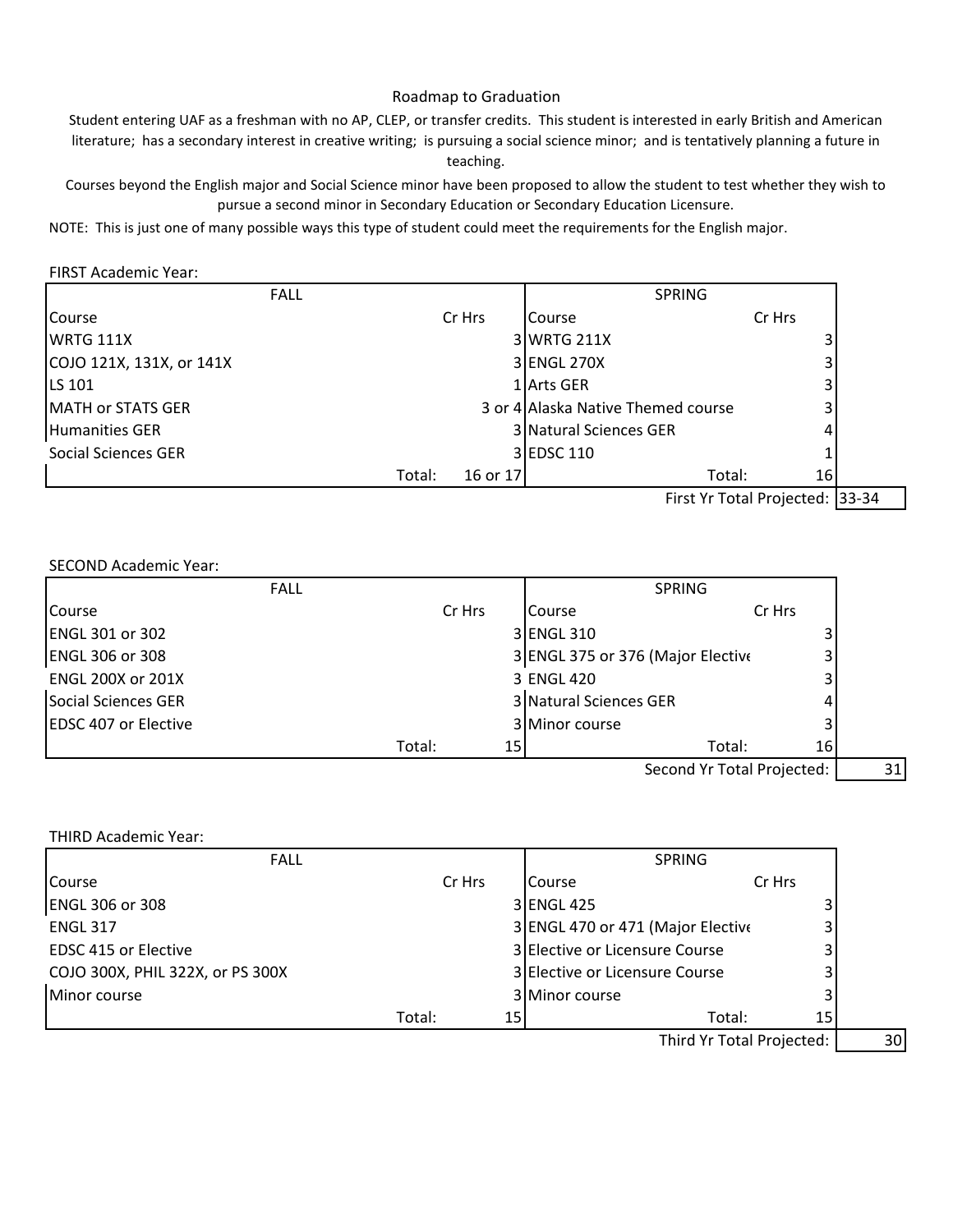# FOURTH Academic Year:

|                              | <b>FALL</b>  | <b>SPRING</b>          |                            |    |
|------------------------------|--------------|------------------------|----------------------------|----|
| Course                       | Cr Hrs       | Course                 | Cr Hrs                     |    |
| <b>ENGL 415</b>              |              | 3 ENGL 485             | 3                          |    |
| <b>EDSC 458 or Elective</b>  |              | 3 ENGL 449             | 3                          |    |
| Elective or Licensure Course |              | 3 EDSE 422 or Elective | 3                          |    |
| Elective or Licensure Course |              | 3 Minor course         | 3                          |    |
| Minor course                 |              | 3 ENGL 400             | 0                          |    |
|                              |              |                        |                            |    |
|                              | Total:<br>15 |                        | Total:<br>12               |    |
|                              |              |                        | Fourth Yr Total Projected: | 27 |

**Total of four years projected:** 121‐122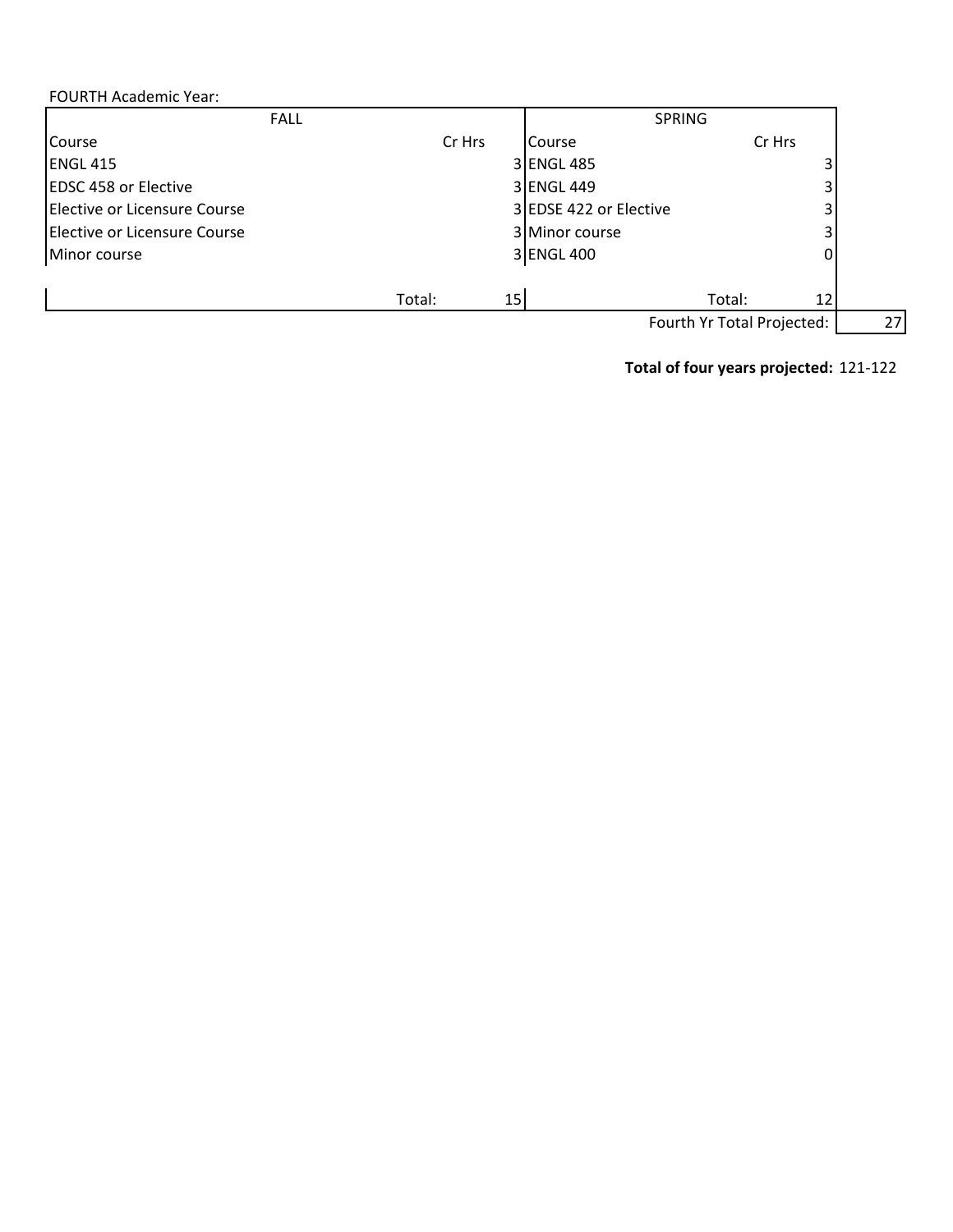# Roadmap to Graduation

Student changing major after two years at UAF with all GERs completed except the Ethics requirement and approximately 60 credits. This student is interested in British and American literature; is not interested in creative writing; and will be minoring in their former major using coursework completed prior to the change in major.

NOTE: This is just one of many possible ways this type of student could meet the requirements for the English major.

#### THIRD Academic Year:

| <b>FALL</b>                      |        |    |                           | <b>SPRING</b> |        |    |
|----------------------------------|--------|----|---------------------------|---------------|--------|----|
| Course                           | Cr Hrs |    | Course                    |               | Cr Hrs |    |
| <b>ENGL 301 or 302</b>           |        |    | 3 ENGL 307 or 309         |               |        |    |
| <b>ENGL 306 or 308</b>           |        |    | 3 ENGL 310                |               |        |    |
| <b>ENGL 317</b>                  |        |    | 3 ENGL 425                |               | 3      |    |
| COJO 300X, PHIL 322X, or PS 300X |        |    | 3 General Elective        |               |        |    |
| <b>General Elective</b>          |        |    | 3 General Elective        |               |        |    |
|                                  | Total: | 15 |                           | Total:        | 15     |    |
|                                  |        |    | Third Yr Total Projected: |               |        | 30 |

FOURTH Academic Year:

| <b>FALL</b>                     |        |    |                                   | <b>SPRING</b> |                            |
|---------------------------------|--------|----|-----------------------------------|---------------|----------------------------|
| <b>Course</b>                   | Cr Hrs |    | <b>Course</b>                     |               | Cr Hrs                     |
| ENGL 415, 450, 455, or 460      |        |    | 3 ENGL 449                        |               |                            |
| <b>ENGL 435 or 482</b>          |        |    | 3 300- or 400-level ENGL Elective |               |                            |
| 300- or 400-level ENGL Elective |        |    | 3 300- or 400-level ENGL Elective |               |                            |
| General Elective                |        |    | <b>3</b> General Elective         |               |                            |
| General Elective                |        |    | 3 General Elective                |               |                            |
|                                 |        |    | <b>IENGL 400</b>                  |               |                            |
|                                 | Total: | 15 |                                   | Total:        | 15 <sub>1</sub>            |
|                                 |        |    |                                   |               | Equrth Vr Total Droinctod: |

Fourth Yr Total Projected: [1896]

**Total of four years projected:** 120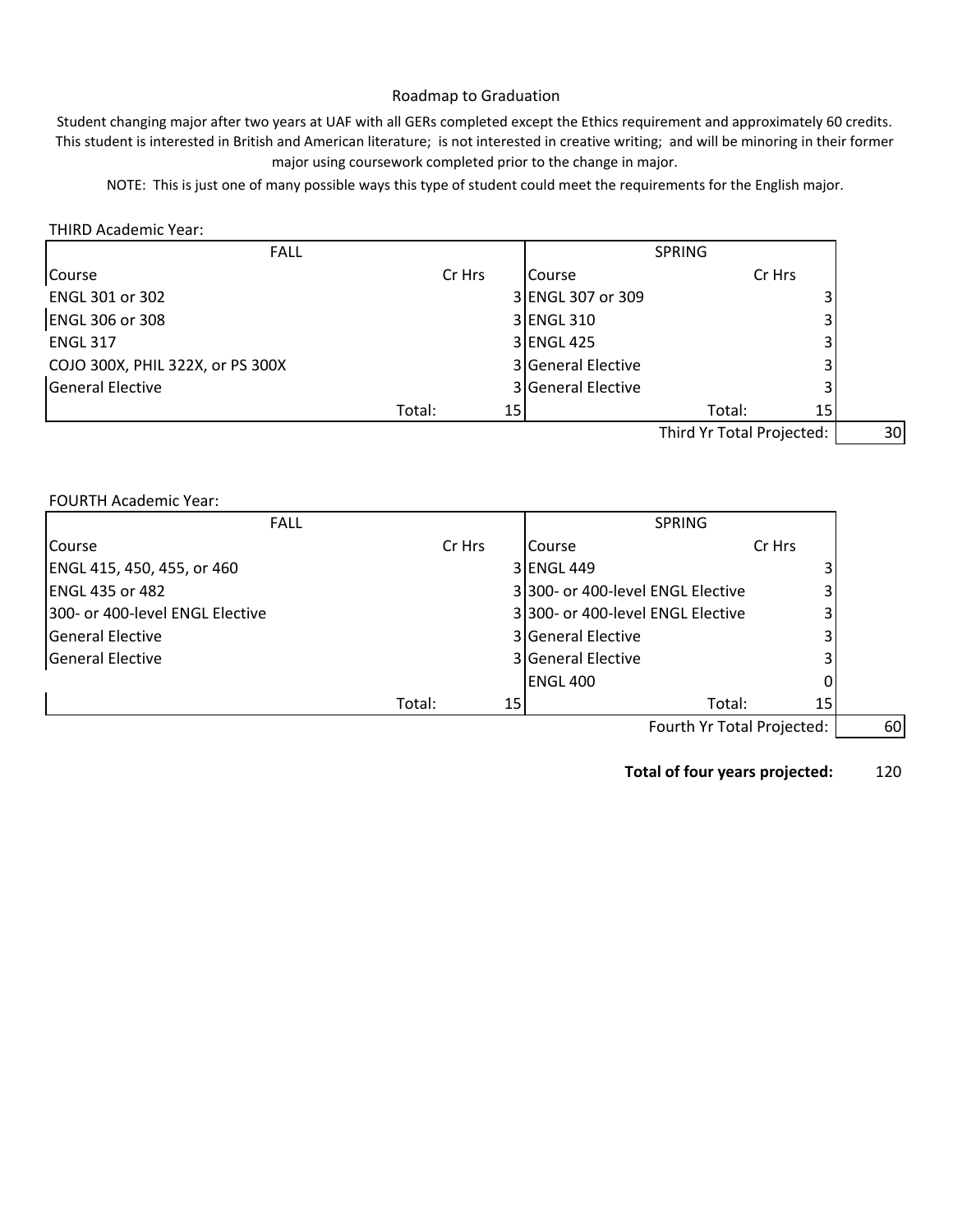# Roadmap to Graduation

Student entering UAF as a freshman with no AP, CLEP or transfer credits with strong interests in creative writing and the humanities: English major; Creative Writing minor.

NOTE: This is just one of many possible ways this type of student could meet the requirements for the English major.

# FIRST Academic Year:

| <b>FALL</b>              |                    | <b>SPRING</b>                       |                                                    |  |
|--------------------------|--------------------|-------------------------------------|----------------------------------------------------|--|
| Course                   | Cr Hrs             | Course                              | Cr Hrs                                             |  |
| <b>IWRTG 111X</b>        |                    | 3 WRTG 211X                         |                                                    |  |
| COJO 121X, 131X, or 141X |                    | 3 ENGL 270X (Minor course)          |                                                    |  |
| <b>LS 101</b>            |                    | 1 Arts GER                          |                                                    |  |
| <b>MATH or STATS GER</b> |                    | 3 or 4 Allaska Native Themed course |                                                    |  |
| Humanities GER           |                    | 3 Natural Sciences GER              |                                                    |  |
| Social Sciences GER      |                    |                                     |                                                    |  |
|                          | Total:<br>16 or 17 |                                     |                                                    |  |
|                          |                    |                                     | 16<br>Total:<br>Float Vo Tatal Bostonte di 199.99. |  |

First Yr Total Projected: 32-33

## SECOND Academic Year:

| <b>FALL</b>                    |                           | <b>SPRING</b>             |                            |    |  |
|--------------------------------|---------------------------|---------------------------|----------------------------|----|--|
| Course                         | Cr Hrs                    | <b>Course</b>             | Cr Hrs                     |    |  |
| <b>ENGL 201X</b>               |                           | 3 ENGL 307 or 309         |                            |    |  |
| <b>ENGL 301 or 302</b>         |                           | 3 ENGL 310                |                            |    |  |
| <b>ENGL 376 (Minor course)</b> |                           | 3 ENGL 375 (Minor course) |                            | 3  |  |
| Social Sciences GER            |                           | 3 Natural Science GER     |                            | 4  |  |
| <b>Minor course</b>            |                           | 3 General Elective        |                            | 3  |  |
|                                | Total:<br>15 <sub>l</sub> |                           | Total:                     | 16 |  |
|                                |                           |                           | Second Yr Total Projected: |    |  |

## THIRD Academic Year:

| Cr Hrs<br>Cr Hrs<br><b>Course</b><br>3 ENGL 318<br>3 ENGL 410, 420, or 440<br>3 ENGL 377 (ENGL major elective)<br>З.<br>3 General Elective | <b>FALL</b>                      |
|--------------------------------------------------------------------------------------------------------------------------------------------|----------------------------------|
|                                                                                                                                            | <b>Course</b>                    |
|                                                                                                                                            | <b>ENGL 306 or 308</b>           |
|                                                                                                                                            | <b>ENGL 333 or 433</b>           |
|                                                                                                                                            | COJO 300X, PHIL 322X, or PS 300X |
|                                                                                                                                            | <b>ENGL 470 (Minor course)</b>   |
| 3 General Elective                                                                                                                         | <b>General Elective</b>          |
| Total:<br>15 <sub>l</sub><br>Total:<br>15 I                                                                                                |                                  |

Third Yr Total Projected: | 30

| <b>FOURTH Academic Year:</b> |        |                                  |               |  |
|------------------------------|--------|----------------------------------|---------------|--|
| <b>FALL</b>                  |        |                                  | <b>SPRING</b> |  |
| Course                       | Cr Hrs | Course                           | Cr Hrs        |  |
| <b>ENGL 425</b>              |        | 3 ENGL 471 (ENGL major elective) |               |  |